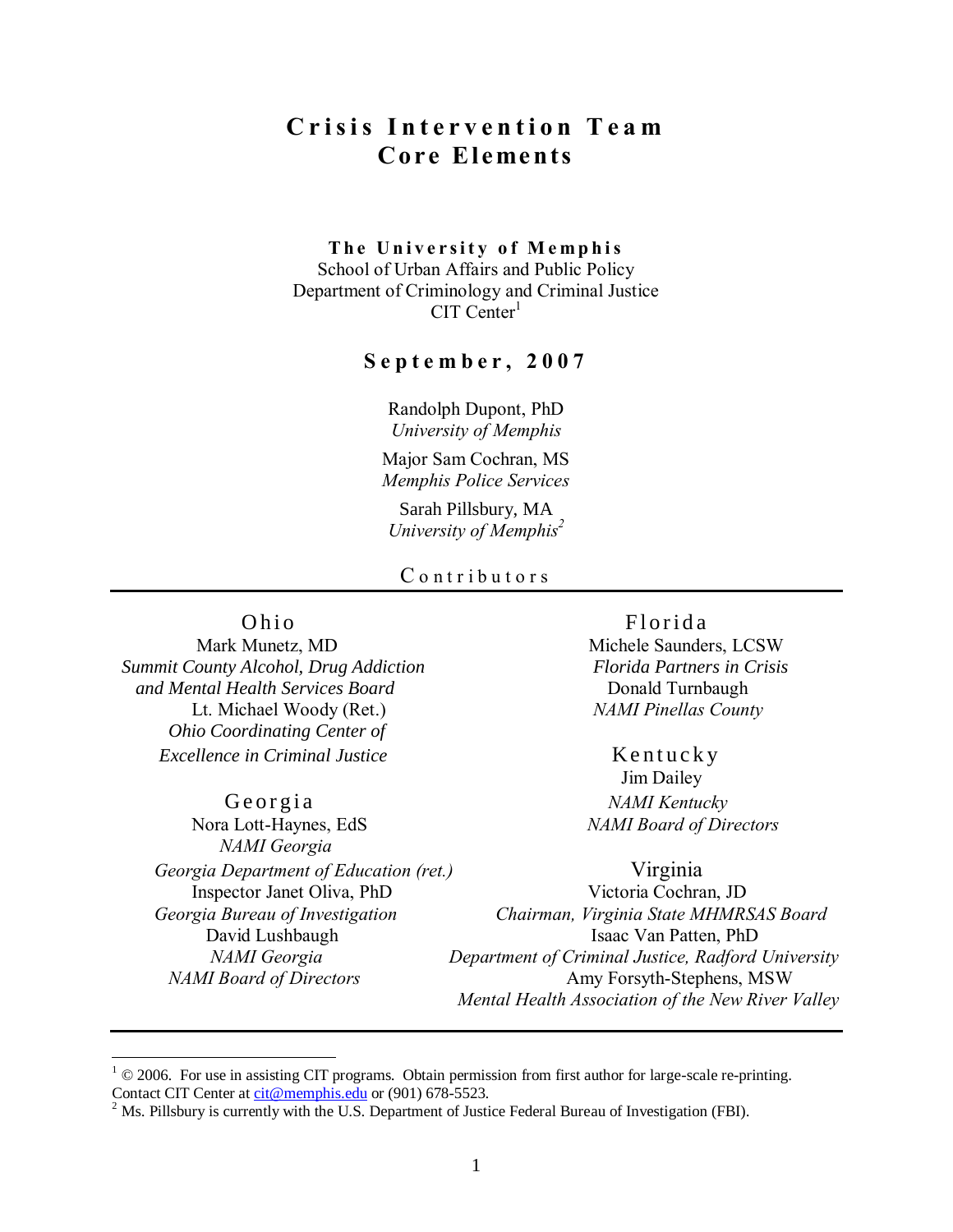# Table of Contents

| Section                                                    | <b>PAGE</b> |
|------------------------------------------------------------|-------------|
| <b>CIT Model Core Elements: Summary</b><br>1.              | 3           |
| <b>CIT Model Core Elements: Outline</b><br>2.              | 4           |
| <b>CIT Model Core Elements: Detailed</b><br>3.             | 5           |
| 3.1 Ongoing Elements                                       | 5           |
| Partnerships: Law Enforcement, Advocacy, Mental Health     | 5           |
| Community Ownership: Planning, Implementation & Networking | 9           |
| Policies and Procedures                                    | 10          |
| 3.2 Operational Elements                                   | 12          |
| CIT: Officer, Dispatcher, Coordinator                      | 12          |
| Curriculum: CIT Training                                   | 14          |
| Mental Health Receiving Facility: Emergency Services       | 16          |
| 3.3 Sustaining Elements                                    | 17          |
| <b>Evaluation and Research</b>                             | 17          |
| <b>In-Service Training</b>                                 | 18          |
| <b>Recognition and Honors</b>                              | 19          |
| Outreach: Developing CIT in Other Communities              | 20          |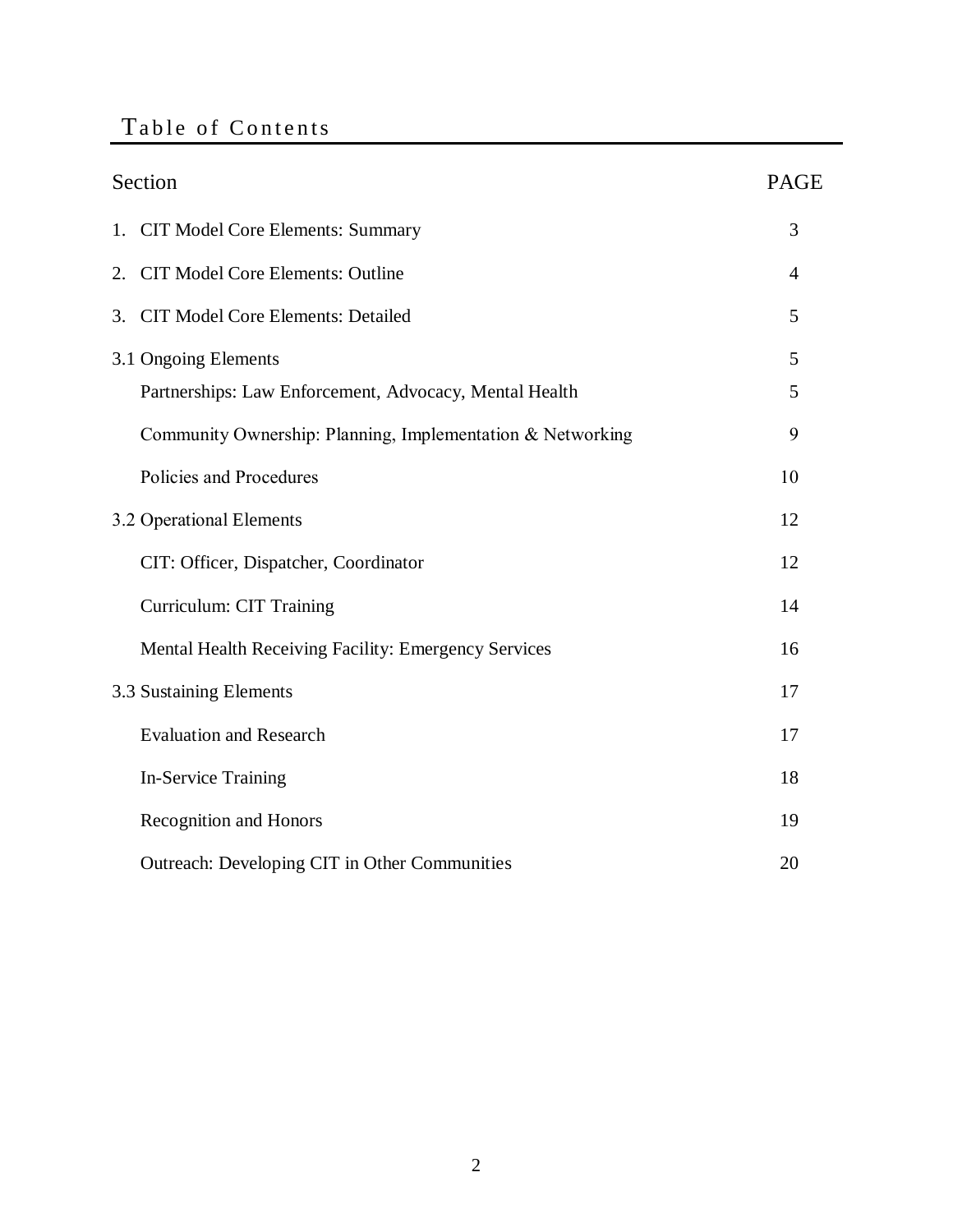# **S E C T I O N 1**

# CIT Model Core Elements: Summary

*The Crisis Intervention Team (CIT) is an innovative first-responder model of police-based crisis intervention with community, health care, and advocacy partnerships. The CIT Model was first developed in Memphis and has spread throughout the country. It is known as the "Memphis Model." CIT provides law enforcement-based crisis intervention training for assisting those individuals with a mental illness, and improves the safety of patrol officers, consumers, family members, and citizens within the community.*

*CIT is a program that provides the foundation necessary to promote community and statewide solutions to assist individuals with a mental illness. The CIT Model reduces both stigma and the need for further involvement with the criminal justice system. CIT provides a forum for effective problem solving regarding the interaction between the criminal justice and mental health care system and creates the context for sustainable change.*

#### *Basic Goals:*

- *Improve Officer and Consumer Safety*
- *Redirect Individuals with Mental Illness from the Judicial System to the Health Care System*

*In order for a CIT program to be successful, several critical core elements should be present. These elements are central to the success of the program's goals. The following outlines these core elements and details the necessary components underlying each element.*

## **C O R E E L E M E N T S**

#### *Ongoing Elements*

- 1. Partnerships: Law Enforcement, Advocacy, Mental Health
- 2. Community Ownership: Planning, Implementation & Networking
- 3. Policies and Procedures

#### *Operational Elements*

- 4. CIT: Officer, Dispatcher, Coordinator
- 5. Curriculum: CIT Training
- 6. Mental Health Receiving Facility: Emergency Services

#### *Sustaining Elements*

- 7. Evaluation and Research
- 8. In-Service Training
- 9. Recognition and Honors
- 10. Outreach: Developing CIT in Other Communities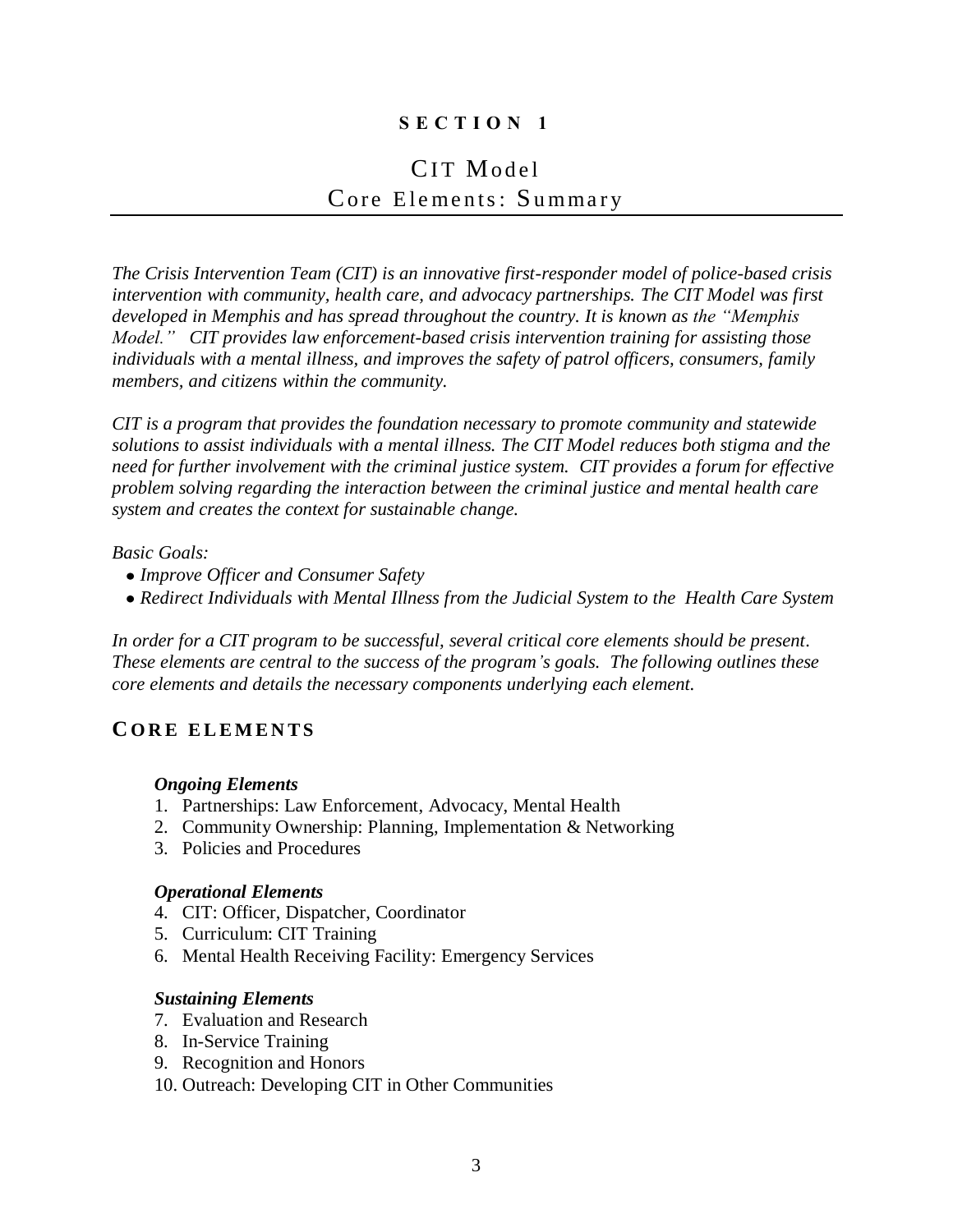# **S E C T I O N 2**

# CIT Model Core Elements: Outline

# *Ongoing Elements*

- 1. Partnerships: Law Enforcement, Advocacy, Mental Health
	- A. Law Enforcement Community
	- B. Advocacy Community
	- C. Mental Health Community
- 2. Community Ownership: Planning, Implementation & Networking
	- A. Planning Groups
	- B. Implementation
	- C. Networking
- 3. Policies and Procedures
	- A. CIT Training
	- B. Law Enforcement Policies and Procedures
	- C. Mental Health Emergency Policies and Procedures

# *Operational Elements*

- 4. CIT: Officer, Dispatcher, Coordinator
	- A. CIT Officer
	- B. Dispatch
	- C. CIT Law Enforcement Coordinator
	- D. Mental Health Coordinator
	- E. Advocacy Coordinator
	- F. Program Coordinator (Multi-jurisdictional)
- 5. Curriculum: CIT Training
	- A. Patrol Officer: 40-Hour Comprehensive Training
	- B. Dispatch Training
- 6. Mental Health Receiving Facility: Emergency Services
	- A. Specialized Mental Health Emergency Care

# *Sustaining Elements*

- 7. Evaluation and Research
	- A. Program Evaluation Issues
	- B. Development Research Issues
- 8. In-Service Training
	- A. Extended and Advanced Training
- 9. Recognition and Honors
	- A. Examples
- 10. Outreach: Developing CIT in Other Communities A. Outreach Efforts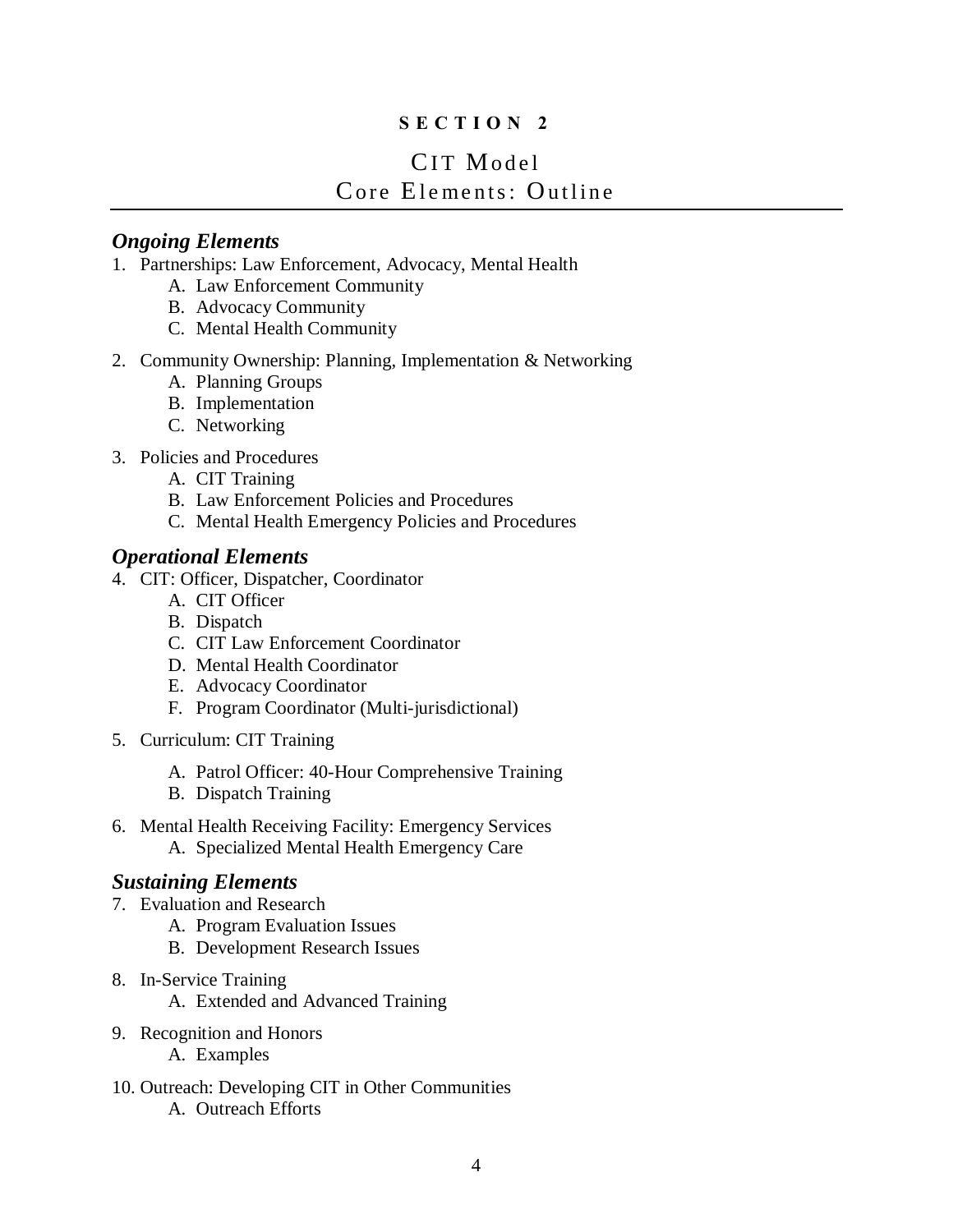## **S E C T I O N 3**

# CIT Model Core Elements: Detailed

# *3 . 1 O n g o i n g E l e m e n t s*

### **1. Partnerships: Law Enforcement, Advocacy, Mental Health**

#### **A. Law Enforcement Community**

*Participation and Leadership within the Law Enforcement Community* 

*Central to the formation and success of CIT is the role of the law enforcement community. Trained CIT Officers are able to interact with crisis situations using deescalation techniques that improve the safety of the officer, consumer, and family members. In addition, the law enforcement community is able to provide care and help to consumers by transporting individuals in need of special treatment to appropriate facilities. It is also critical that all law enforcement participate in the formation of CIT and engage in all elements of the planning and implementation stages. Often those involved in the formation of the CIT program will become or help select the CIT coordinator for a particular law enforcement agency. The two main components within the law enforcement partnership are the operational Crisis Intervention Team within a law enforcement agency and general criminal justice system participants.* 

- 1) Law Enforcement: CIT Operational Component
	- Police Department
	- Sheriff's Department
- 2) Law Enforcement: Criminal Justice Partnership Component
	- Corrections
	- Judiciary *Public defender, State Attorney, Judges, Probation/Parole*
	- Crime Commission/Public Safety Commission
- 3) Law Enforcement: Policy Development Component
	- Law enforcement command staff
	- Training and Standards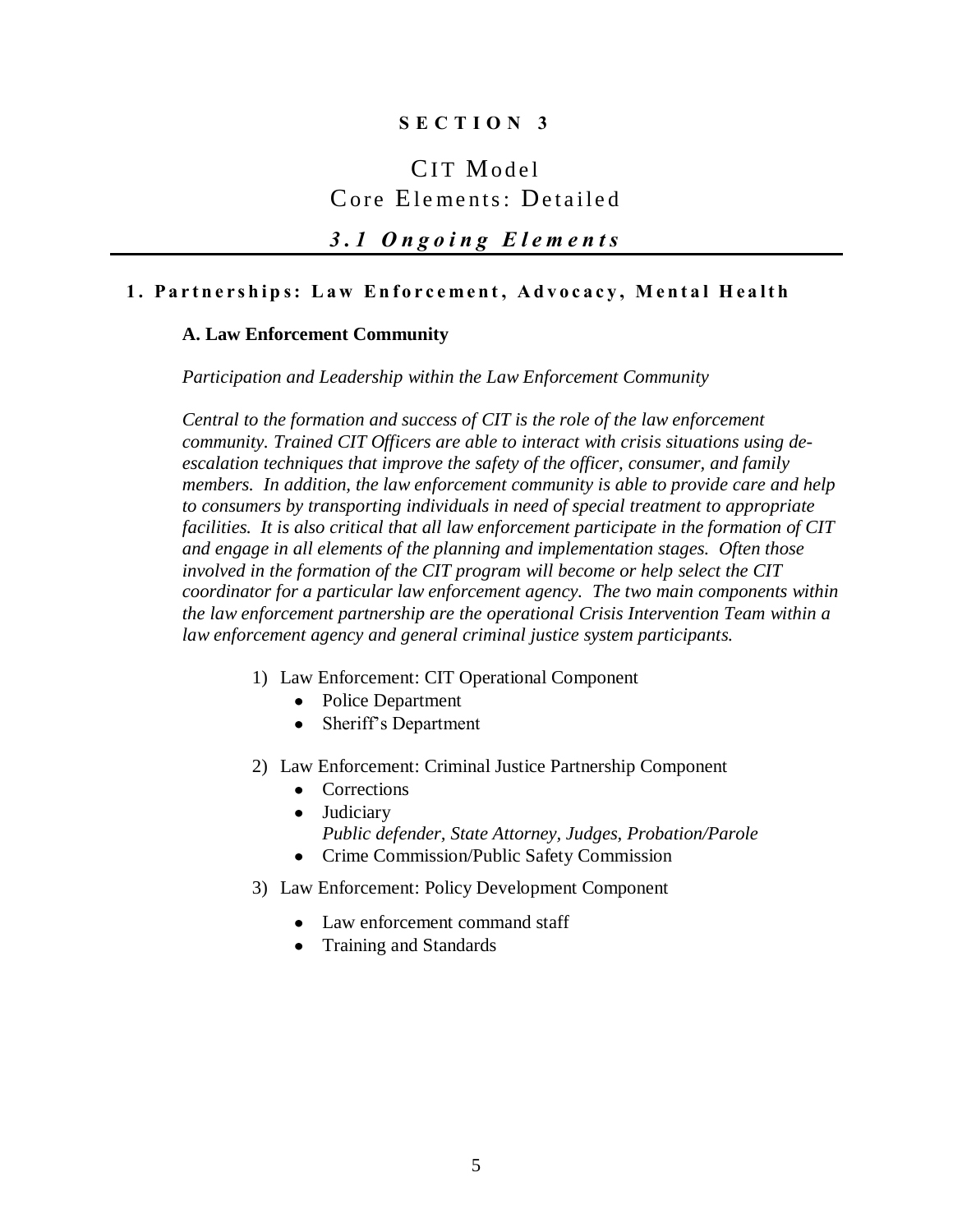#### **1. Partnerships: Law Enforcement, Advocacy, Mental Health**

#### **B. Advocacy Community**

*Participation and Leadership within the Advocacy Community* 

*Participation from the Advocacy Community is critical to the success of CIT. This partnership provides strong support from passionate and dedicated people whose goal is to improve the quality of life for individuals affected by a mental illness. Leadership roles should develop in the form of liaisons that help voice the support, ideas, and concerns of consumers and family members. This aspect of CIT brings the program to life by adding insight from those directly affected. This important partnership should be established early in the planning process and should continue as an ongoing operational element of CIT.*

1) Consumers/Individuals with a Mental Illness

*The personal accounts of individuals with a mental illness greatly enhance the planning process, officer training, and on-going support for CIT. Officers are able to gain an improved understanding and more realistic view of mental illness through these first-hand presentations. As a result, the involvement of individuals with a mental illness in the development, implementation, and ongoing sustainability of CIT is essential.*

2) Family Members

*Due to their first-hand knowledge and experience in dealing with mental illness, family members have a great deal to offer CIT. Family members also have much to gain from CIT, as the program encourages treatment instead of incarceration. In both the development and implementation phases of building a CIT program, this interdependency allows family members to provide direct guidance and assistance to the planning process, training and community education. Therefore, the involvement of family members is a critical hallmark of the CIT program.* 

3) Advocacy Groups

*Advocacy groups may consist of family members, consumers, friends, and/or other individuals or groups that advocate for important issues surrounding mental illnesses and aim to improve the quality of life for those affected. Partnerships with advocacy groups, much like the partnerships with consumers and family members, are critical to the success of CIT. They provide strong support systems not only for members of the community, but also for law enforcement and mental health communities, as well as consumers. Advocacy groups may help by providing a voice for individuals with a mental illness; they also assist family members and consumers by providing services and guidance.*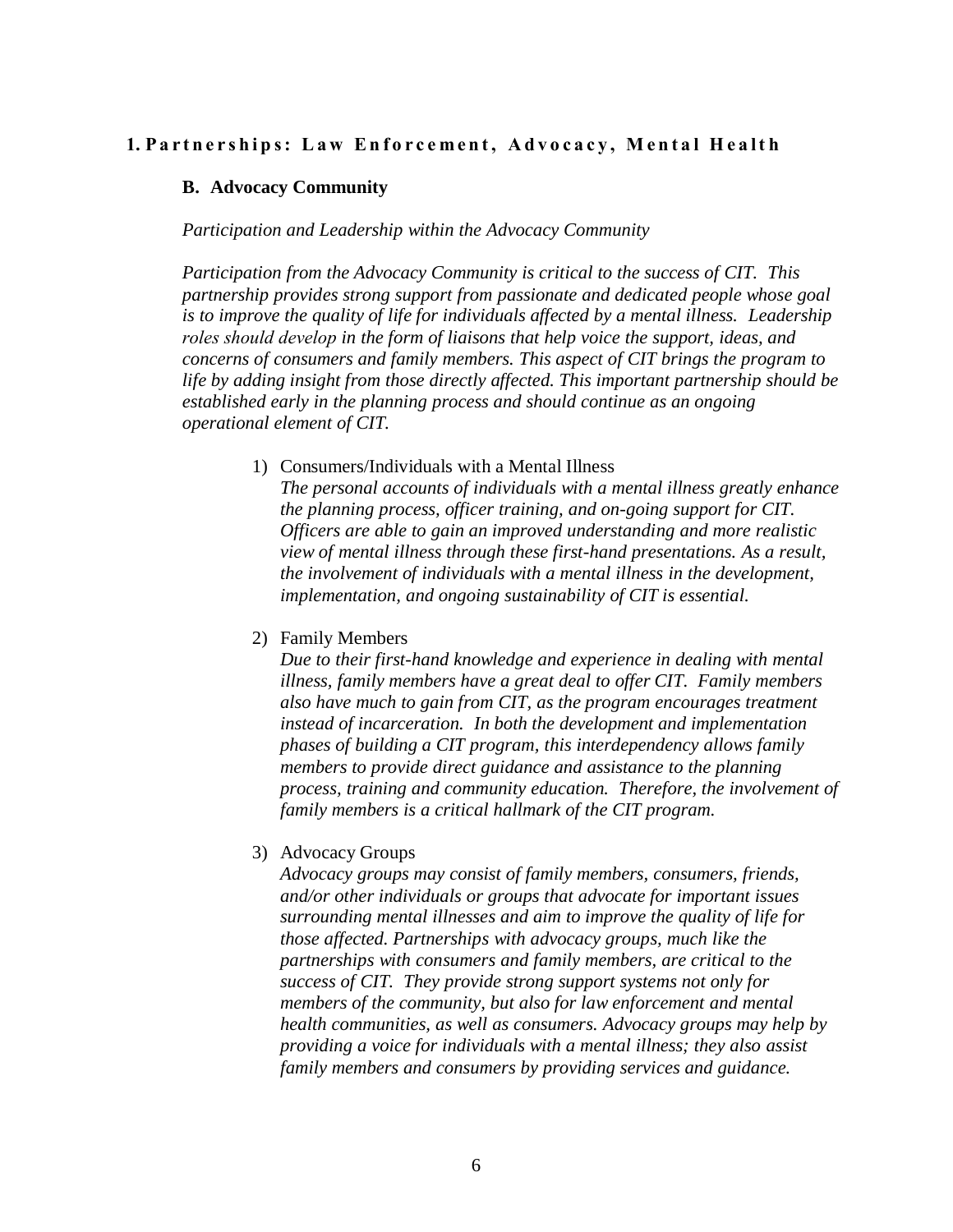#### **3) Advocacy Groups (continued)**

*Below is a list of some of the advocacy groups that have been critical to the initial development of CIT programs across the nation.* 

- National Alliance on Mental Illness (NAMI) *NAMI is a nonprofit, grassroots, advocacy organization whose mission is to eliminate mental illnesses and improve the quality of life for those who are affected. NAMI members consist of consumers, family members, and friends of individuals with a mental illness. [www.nami.org](http://www.nami.org/)*
- National Mental Health Association (NMHA) *NMHA is a nonprofit organization that seeks to address all aspects of mental health and mental illness. NMHA works to improve the mental health of all Americans through advocacy, education, research, and service. [www.nmha.org](http://www.nmha.org/)*
- *Many other advocacy groups have participated in the initial development of CIT programs throughout the nation. These groups include those representing individuals with mental illness, as well as those representing local and state government, mental health agencies, and the judiciary.*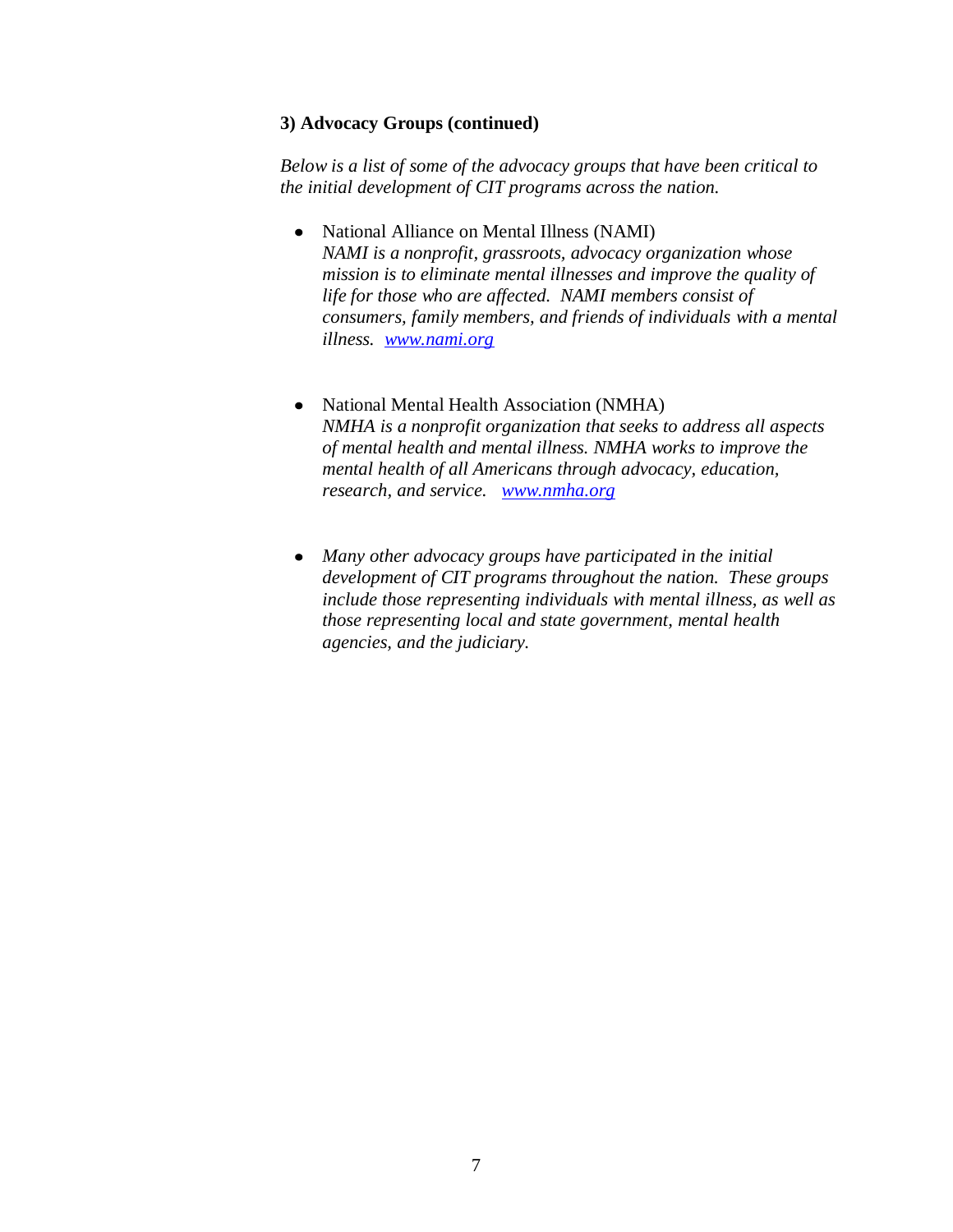### 1. Partnerships: Advocacy, Law Enforcement, Mental Health

#### **B. Mental Health Community**

*Participation and Leadership within the Mental Health Community* 

*The mental health community plays an important role in the successful implementation, development, and ongoing sustainability of CIT. These professions provide treatment, education and training that result in a wide dissemination of knowledge and expertise to both individuals with a mental illness and patrol officers undergoing CIT training. This partnership is essential to maintaining access to the health care system and quality treatment.*

#### 1) **Providers, Educators, Practitioners, and Trainers**

#### • Professionals

*Psychologists, Psychiatrists, Physicians, Social Workers, Counselors, Pastoral Counselors, Alcohol/Drug Counselors*, *Educators, Trainers, and Criminologists*

- Public, Non profit & Private Agencies; Institutions; & Universities *Hospitals, Mental Health Centers, Emergency Intake Facilities, Universities, Colleges, and Medical Schools*
- Trainers

*Local professionals and agencies are encouraged to provide instruction during CIT training voluntarily as a service to the community. This is strongly suggested in an effort to minimize the training costs for local law enforcement agencies.*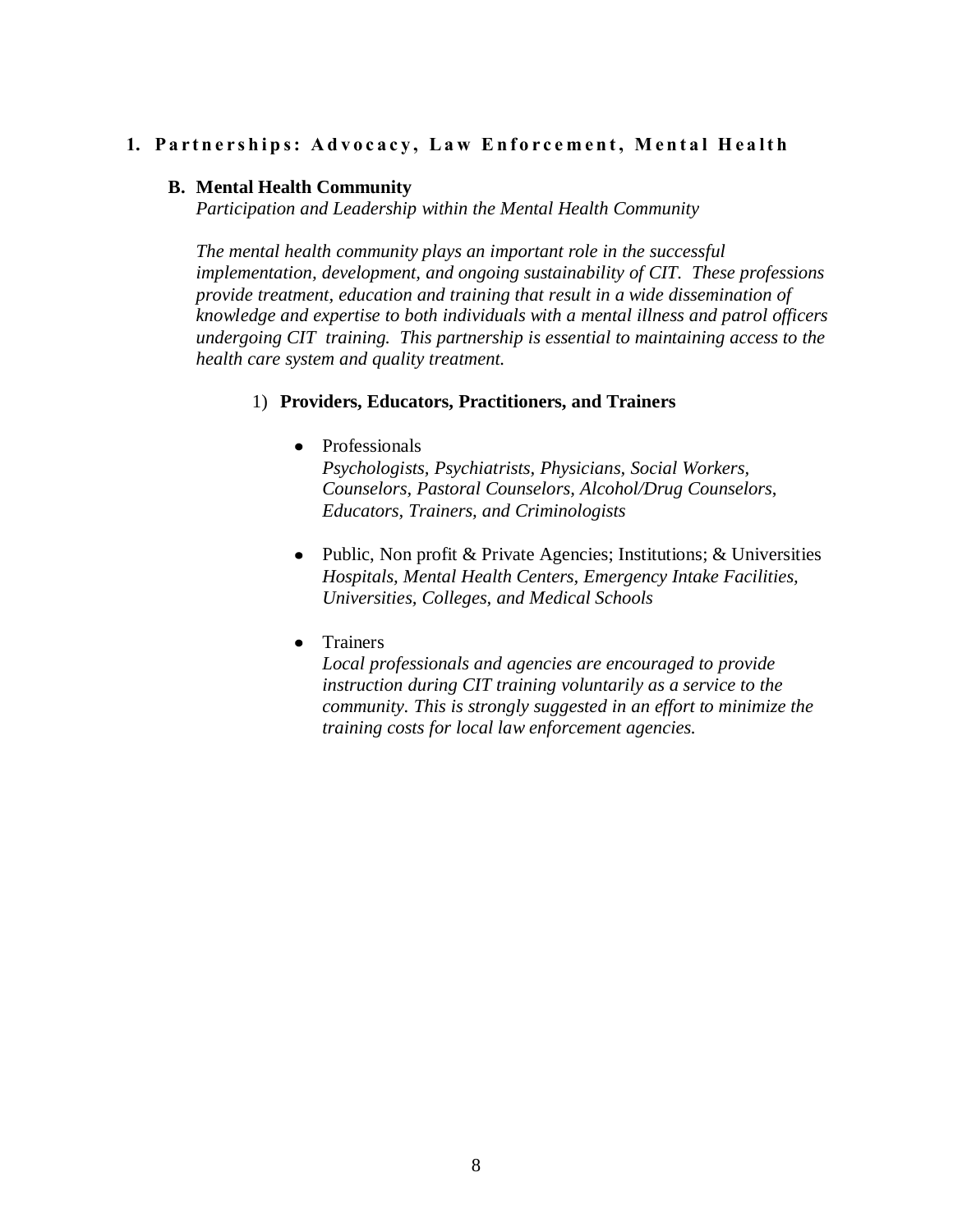## **2. Co mmu nit y Own e rship: P lanning, I m ple ment at ion & N et wo rking**

*Communities both large and small are seeking solutions to crisis issues and situations. Community collaborations and partnerships are essential to this effort. Additionally, it is important to establish community ownership, which may be described as a dedicated investment that individuals within the community have in the CIT program. Individuals and organizations within the community must have a stake in the initial planning stages; the implementation of the CIT program and its training curriculum; and ongoing feedback in order to maintain, improve, and ensure the success of CIT. Also, local professionals and agencies, who dedicate their time without charge to assist in training the patrol officers, help to increase the sense of community ownership for CIT.* 

#### **A. Planning**

- 1) Advocates
- 2) Citizens
- 3) Consumers/Individuals with a Mental Illness
- 4) Family Members
- 5) Government
- 6) Judiciary
- 7) Law Enforcement Community
- 8) Mental Health Community

#### **B. Implementation**

- 1) Leadership from Law Enforcement, Mental Health, and Advocacy Community
- 2) Training Curriculum

#### **C. Networking**

- 1) Feedback
- 2) Problem Solving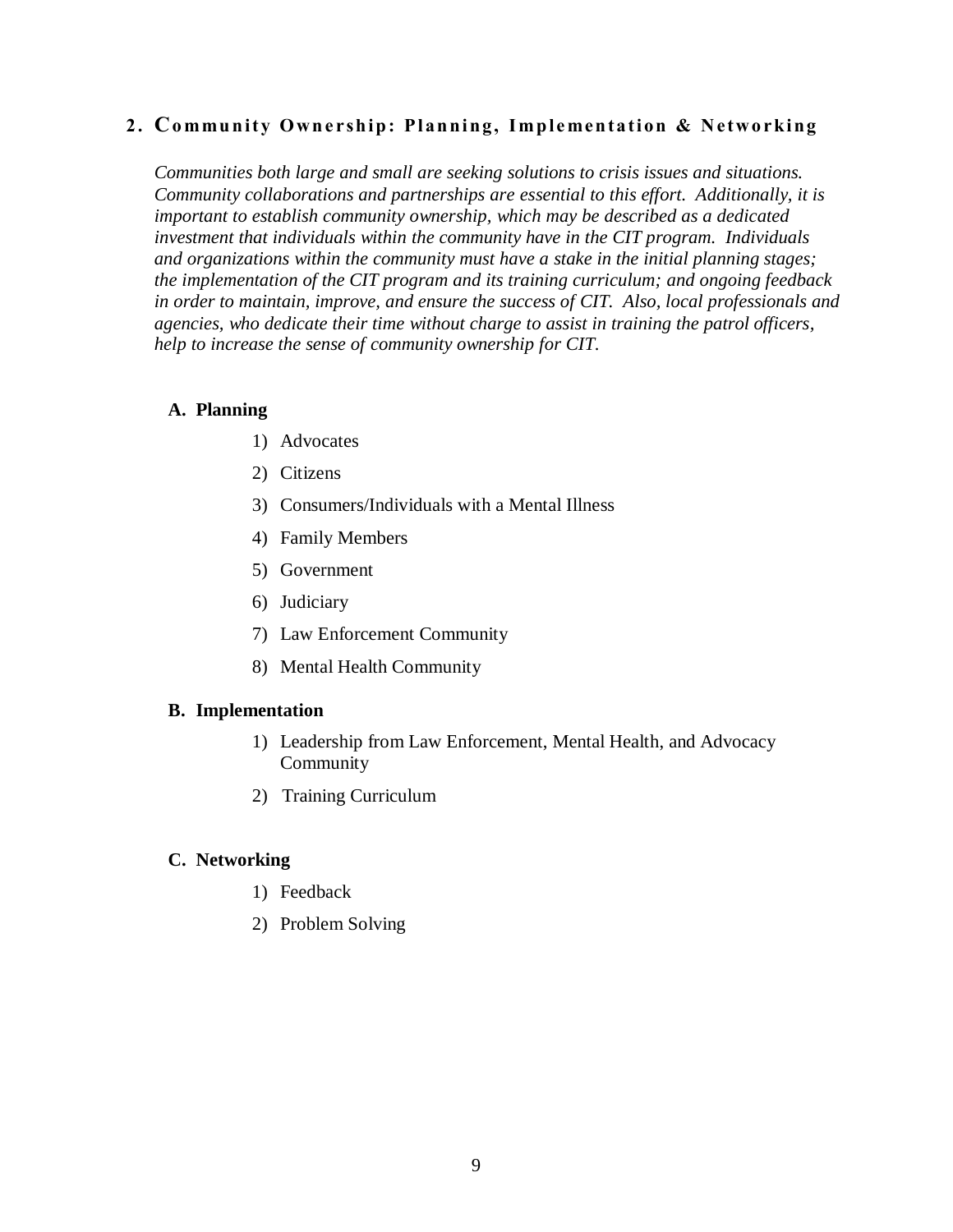### **3. Policies and Procedures**

*Policies and procedures are a necessary component of CIT. They provide a set of guidelines that direct the actions of both law enforcement and mental health officials. Due to the large number of stakeholders in CIT, it is important that these guidelines be designed by all those affected. Within the law enforcement community, policies exist in order to provide guidelines regarding how to properly transport consumers and how to develop an infrastructure through a system of partnerships and inter-agency agreements. These law enforcement policies address the actions of both emergency dispatchers and CIT patrol officers. The emergency dispatchers identifies the nearest available CIT Officer to respond to the crisis. The CIT Officer then responds to the crisis event and leads the intervention. CIT Officers should be allowed to integrate their wide range of law enforcement training when handling CIT calls. Within the mental health community, policies exist in order to provide guidelines regarding how to handle referrals from CIT Officers. The mental health community also plays a key role in training and feedback for the CIT program. The role of the advocacy community in policies and procedures are often more informal but involve the critical element of networking and feedback for the overall program.*

#### **A. CIT Training**

- 1) Inter-Agency Agreements
- 2) Size and Scope

*The number of trained CIT officers available to any shift should be adequate to meet the demand load of the local consumer community. Experience has shown that a successful CIT program will have trained 20- 25% of the agency's patrol division. There are differences that exist between large urban communities and small rural communities. Smaller agencies may need to train a higher percentage of officers. Ultimately, the goal is to have an adequate number of patrol officers trained in order to ensure that CIT-trained officers are available at all times.* 

*All dispatchers should be trained to appropriately elicit sufficient information to identify a mental health related crisis.*

#### **B. Law Enforcement Policies and Procedures**

1) Dispatch Policies and Procedures

*The nearest CIT Officer is identified and dispatched to the crisis event.*

2) Patrol Policies and Procedures

*Policies that maximize the officer's discretion are critical. In addition, a policy should address the issue of the lead CIT Officer, who guides the resolution of the crisis event.*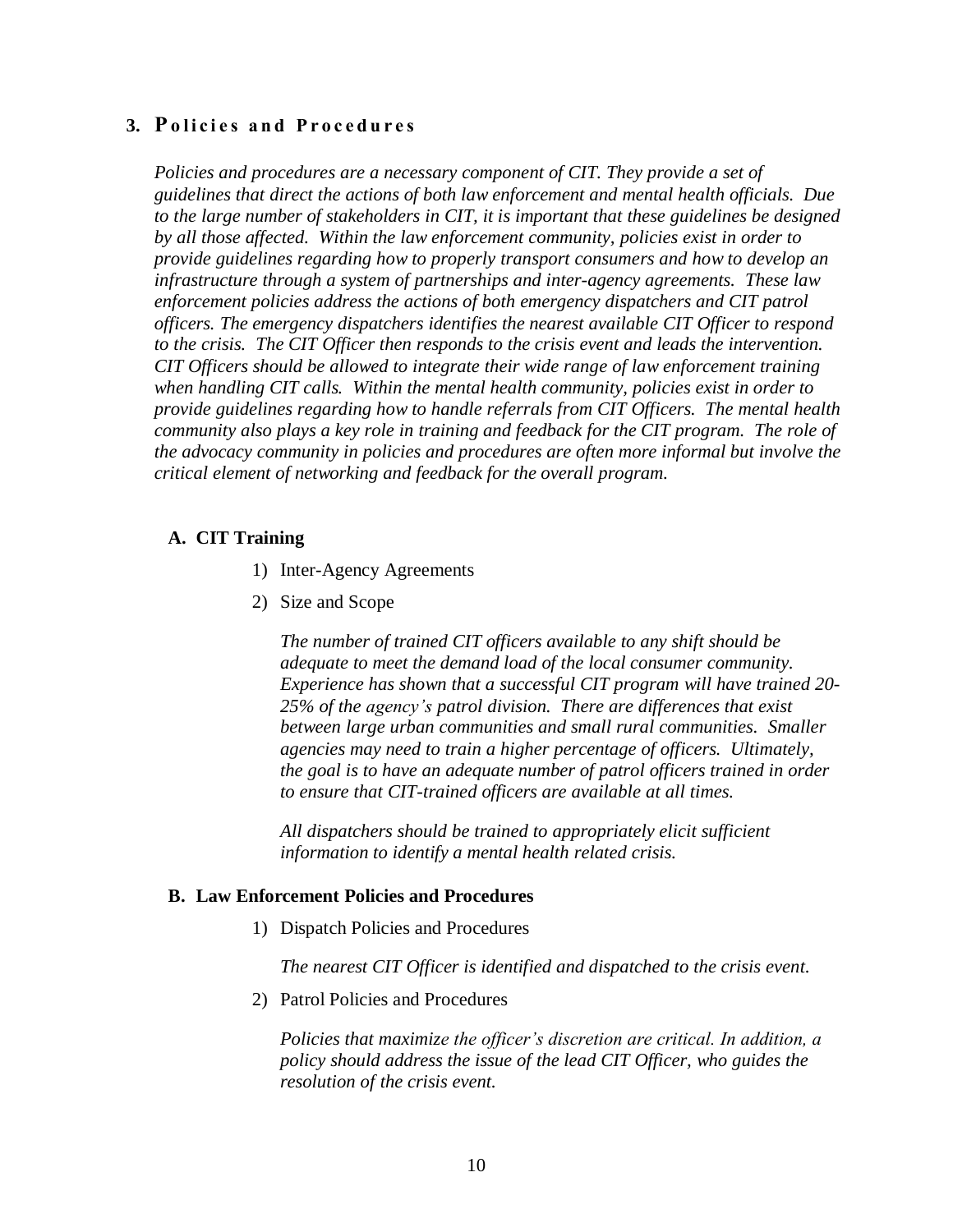## 3. Policies and Procedures (continued)

#### **C. Mental Health Emergency Policies and Procedures**

1) Law Enforcement Referral Policies

*The policies in place should allow for a wide range of inpatient and outpatient referral sources in order to accommodate law enforcement agencies with a CIT program. Barriers that prevent officers from accessing immediate mental healthcare for an individual with mental illness should be eliminated. This should be a priority as important as any other in the CIT process. In addition, policies should be set to ensure minimal turnaround time for the CIT Officers, so that it is less than or equivalent to the turnaround time in jail.*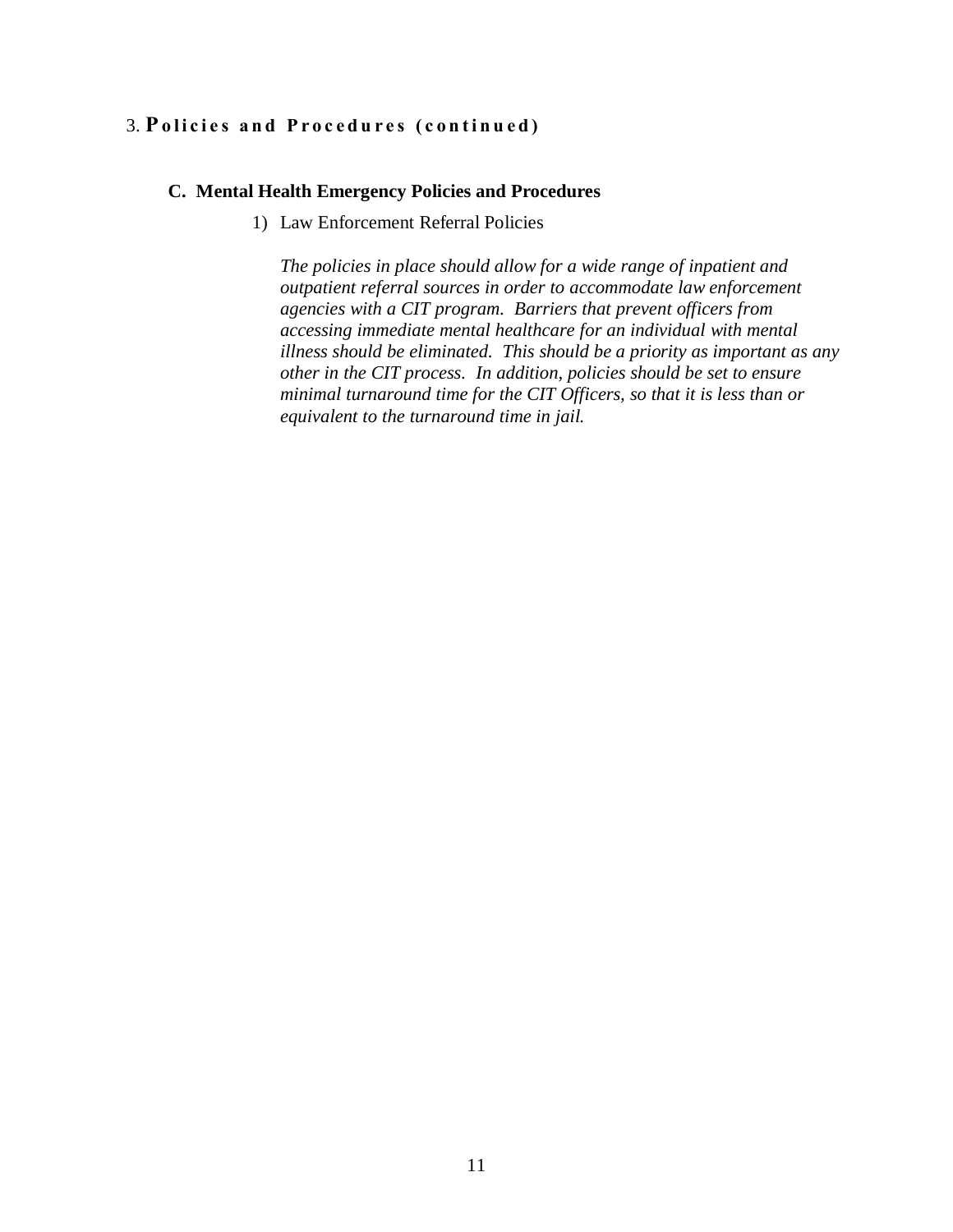# **4. CI T : O f f i c e r , D i s p a t c h e r , C o o r d i n a t o r**

*Individuals within the law enforcement community primarily consist of CIT Officers, Dispatchers, and a CIT Coordinator. The following core element addresses the personnel required to effectively operate a CIT program.* 

### **A. CIT Officer**

*Officers within a patrol division should voluntarily apply for CIT positions. Each candidate then goes through a selection process, which is assessed according to the officer's application, recommendations, personal disciplinary police file, and an interview. Once selected, each of the CIT Officers maintains their role as a patrol officer and gains new duties and skills through the CIT training, serving as the designated responder and lead officer in mental health crisis events.*

- 1) Voluntary
- 2) Selection Process
- 3) Patrol Role
- 4) CIT Role
- 5) CIT Training and CIT Skills
- 6) Safety Skills

#### **B. Dispatch**

*Emergency dispatchers are a critical link in the CIT program and may include call takers, dispatchers, and 911 operators. The success of CIT depends on their familiarity with the CIT program, knowledge of how to recognize a CIT call involving a behavioral crisis event, and the appropriate questions to ask in order to ascertain information from the caller that will help the responding CIT Officer. Finally, dispatchers should know how to appropriately dispatch a CIT Officer. Dispatchers should receive training courses (a minimum of 8-16 hours) in CIT and additional advanced in-service training.*

- 1) CIT Training
- 2) Familiarity with CIT
- 3) Recognize Call as CIT Crisis Event
- 4) Ask Caller Appropriate Questions
- 5) Dispatch Nearest CIT Officer
- 6) Additional/Advanced In-Service Training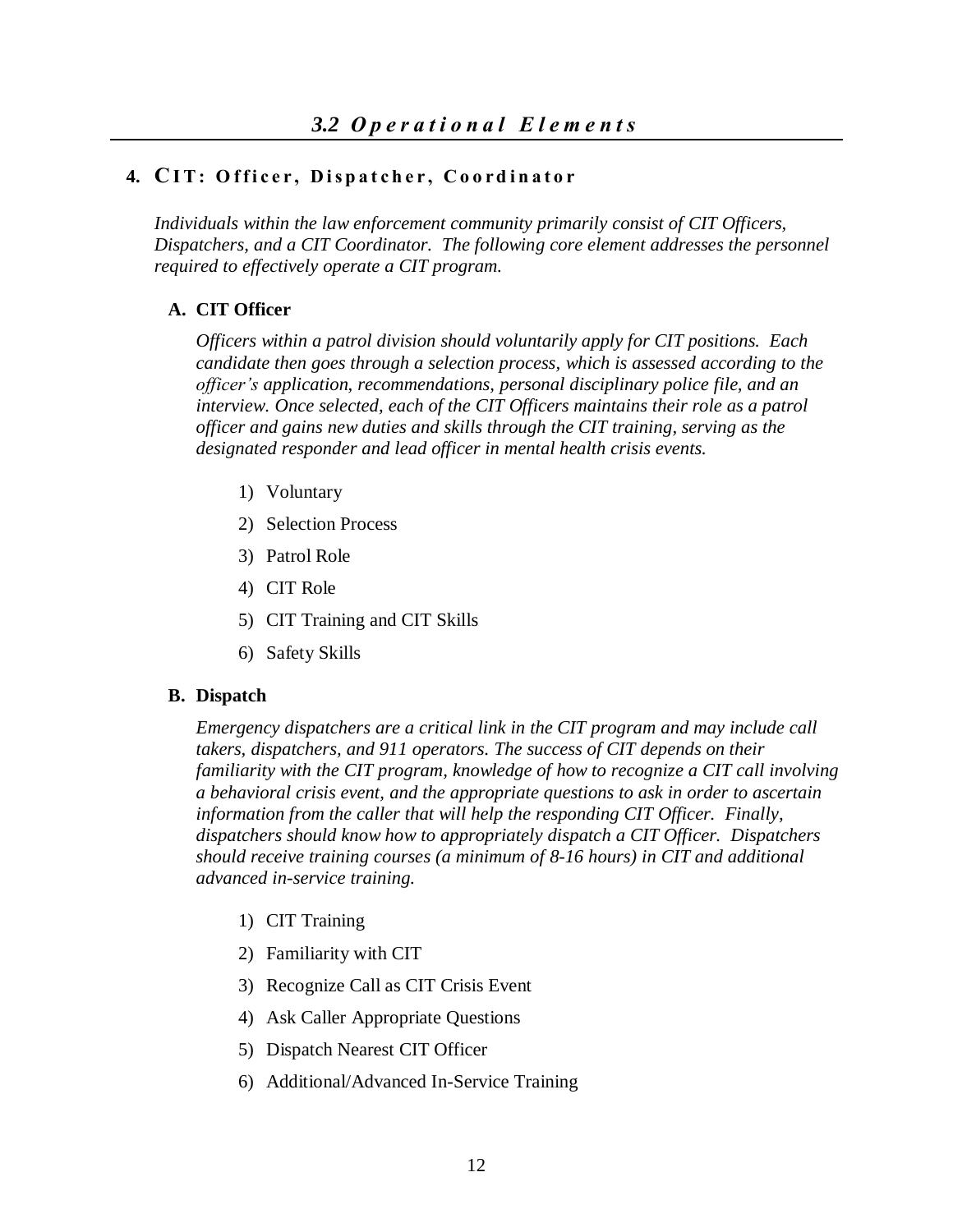# **4. CI T : O f f i c e r , D i s p a t c h e r , C o o r d i n a t o r**

#### **C. CIT Law Enforcement Coordinator**

*The CIT coordinator is part of the law enforcement community and acts as a liaison by maintaining partnerships with program stakeholders in order to ensure the success of CIT. The coordinator's involvement with CIT should start from the beginning and continue through the planning, implementation, and evaluation stages. The CIT coordinator provides support to CIT officers through training and feedback. The qualifications should include leadership ability and experience as a law enforcement officer. The job responsibilities include program development, training coordination, and maintenance of relationships with community partnership. The CIT coordinator also is a point of contact with the law enforcement agency for the community and brings stability to the program*.

#### **D. Mental Health Coordinator**

*The mental health coordinator is part of the mental health community who provides leadership and serves as a liaison with the advocacy and law enforcement communities. This position may be established or developed informally. When it is*  left as an informal liaison there may be several individuals who serve this function. It *is important that each of them work with the overall community effort. This position has a significant operational component involving the training, curriculum and the function of the receiving facility or receiving facilities*

#### **E. Advocacy Coordinator**

*.*

*The advocacy coordinator is part of the advocacy community, which includes advocates, family members, and individuals with mental illness. As with the mental health coordinator, the position may be established or developed informally. When it is left as an informal liaison there may be several individuals who serve this function. It is important each of them work with the overall community effort. This position often involves the operational components such as training, curriculum and ongoing problem solving.*

#### **F. Program Coordinator**

*Multi-agency CIT programs may have a need for a Program Coordinator who is largely responsible for the day to day logistics of inter-departmental communication, data collection and management, records keeping and scheduling training. This person should be familiar with the roles of three primary components of the CIT program and comfortable and effective in communicating in all three environments. Much of the role of this person will be diplomatic in nature. They may have additional duties in identifying and securing sustaining programmatic resources.*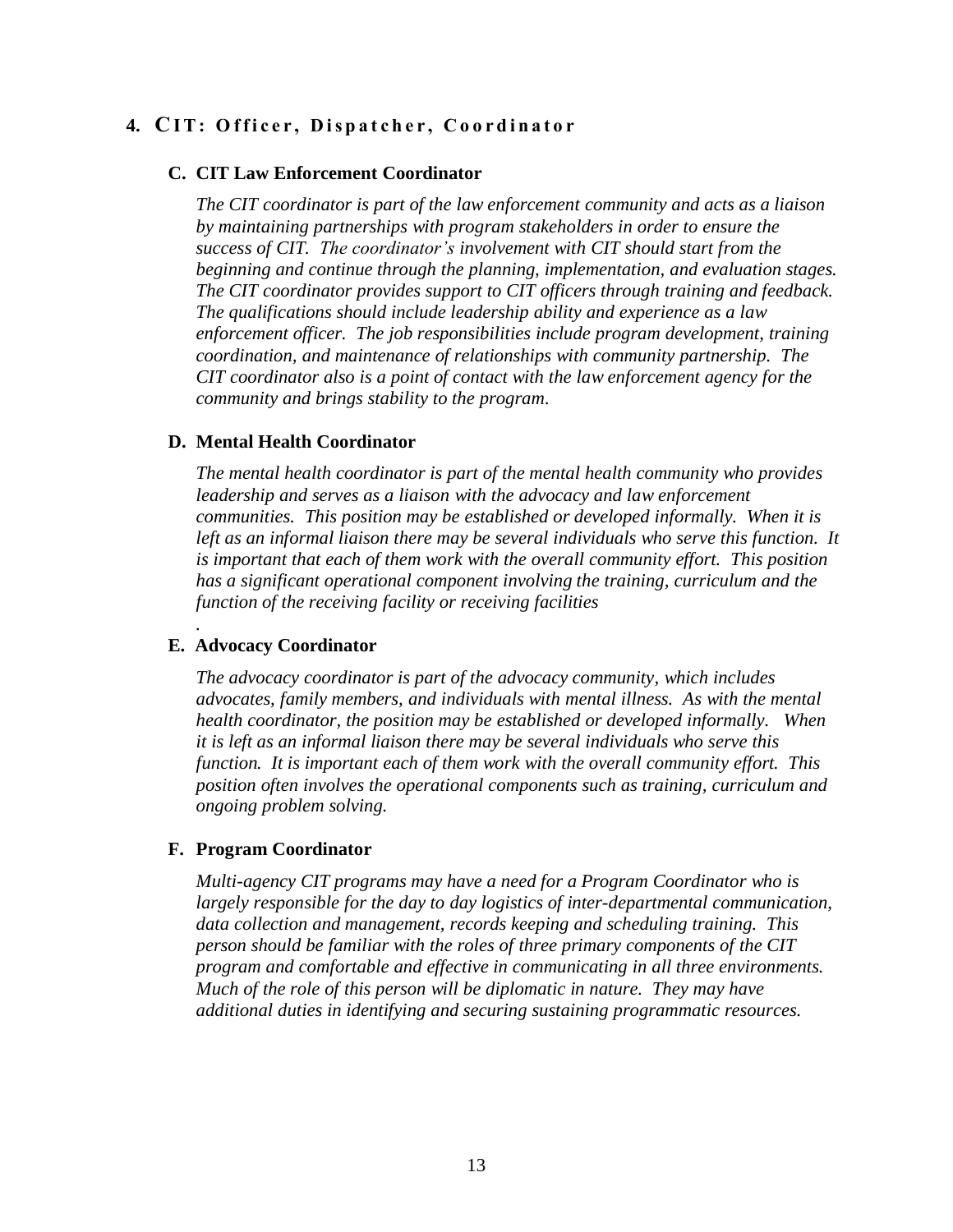# **5. Cu r r i c u l u m : C I T T r a i n i n g**

*The CIT program is an innovative national model of police-based crisis intervention with community mental health care and advocacy partnerships. Police officers receive intensive training to effectively respond to citizens experiencing a behavioral crisis. Patrol officers already have training and a basic understanding of the proper safety skills. Officers are encouraged to maintain these skills throughout the course, while incorporating new deescalation techniques to more effectively approach a crisis situation. It is important that the individuals from the mental health, law enforcement, and advocacy communities play a critical role in the training curriculum in order to bring experience, ideas, information, and assistance to the CIT Officers in training. Additionally, all training faculty are encouraged to complete the 40-hour comprehensive course and participate in a ride-along in order to fully understand the complexities and differences that exist between mental health care and law enforcement.*

#### **A. Patrol Officer: 40-Hour Comprehensive Training**

*The 40-hour comprehensive training emphasizes mental health-related topics, crisis resolution skills and de-escalation training, and access to community-based services. The format of a 40-hour course consists of didactics/lectures, on-site visitation and exposure to several mental health facilities, intensive interaction with individuals with a mental illness, and scenario based de-escalation skill training. Experience has shown this is a minimum level of training hours. The material covered is complex. The desired learning outcomes go beyond simple cognitive retention of material. The outcome desired is the retention of behavioral changes learned as part of the training.*

- 1) Didactics and Lectures/Specialized Knowledge
	- Clinical Issues Related to Mental Illnesses
	- Medications and Side Effects
	- Alcohol and Drug Assessment
	- Co-Occurring Disorders
	- Developmental Disabilities
	- Family/Consumer Perspective
	- Suicide Prevention and Practicum Aspects
	- Rights/Civil Commitment
	- Mental Health Diversity
	- Equipment Orientation
	- Policies and Procedures
	- Personality Disorders
	- Post Traumatic Stress Disorders (PTSD)
	- Legal Aspects of Officer Liability
	- Community Resources $\bullet$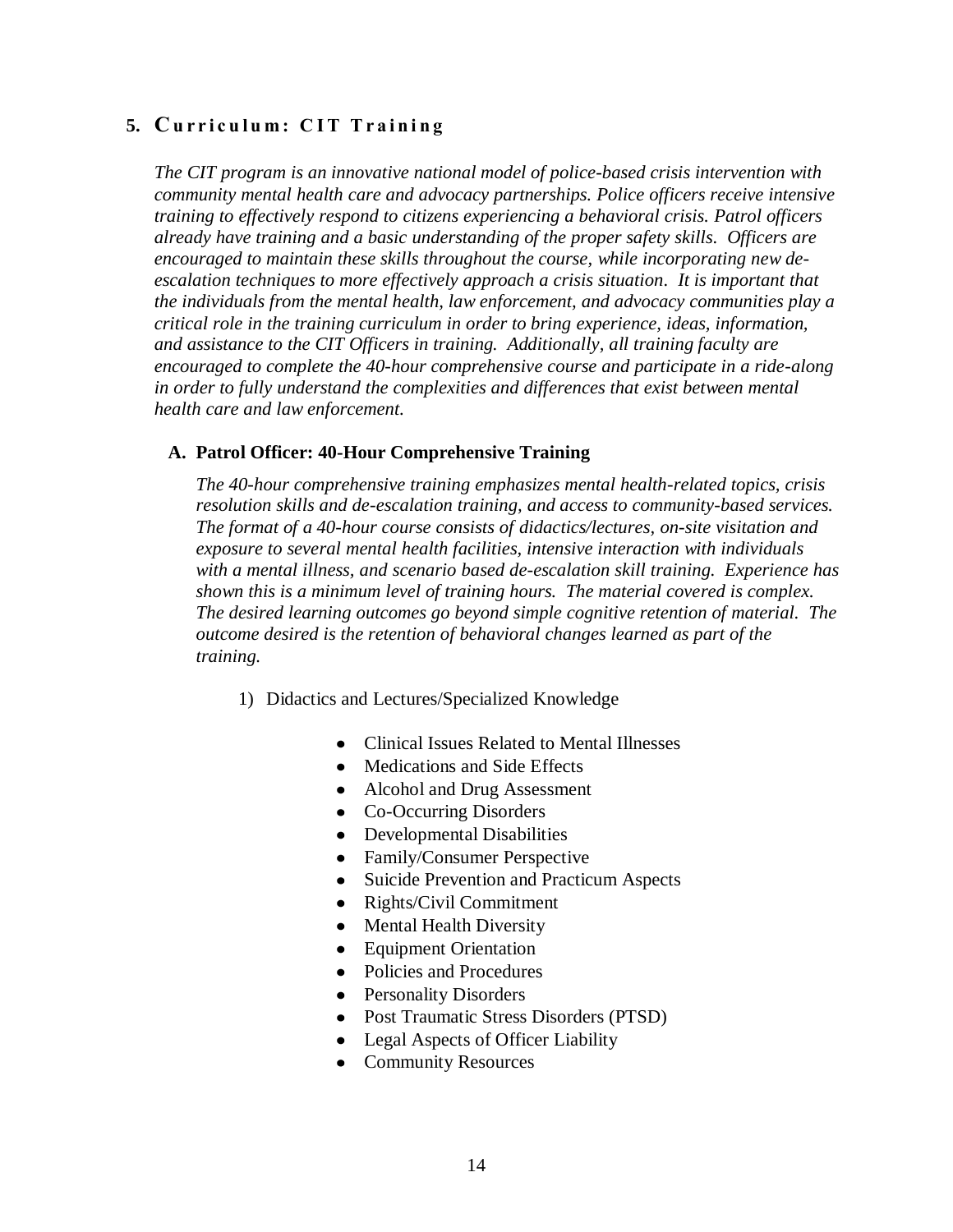# **5 . Cu r r i c u l u m : C I T T r a i n i n g**

# **A. Patrol Officer: 40-Hour Comprehensive Training (Continued)**

- 2) On-Site Visits and Exposure
	- On-Site Visits
- 3) Practical Skill Training/Scenario Based
	- Crisis De-Escalation Training Part I *Basic Strategies*
	- Crisis De-Escalation Training Part II *Basic Verbal Skills*
	- Crisis De-Escalation Training Part III *Stages/Cycle of a Crisis Escalation*
	- Crisis De-Escalation Training Part IV *Advanced Verbal Skills*
	- Crisis De-Escalation Training Part V *Advanced Strategies: Complex Scenarios*
- 4) Questions and Answers
- 5) Commencement and Recognition

# **B. Dispatch Training**

*All dispatchers receive a specialized course detailing the structure of CIT. The training course also addresses how to properly receive and dispatch calls involving individuals with a mental illness and crisis situations. Additional and advanced inservice training courses should also be incorporated. Topics that are covered in the dispatcher's training course are listed below.*

- 1) Recognition and Assessment of a CIT Crisis Event
- 2) Appropriate Questions to Ask Caller
- 3) Identify Nearest CIT Officer
- 4) Policies and Procedures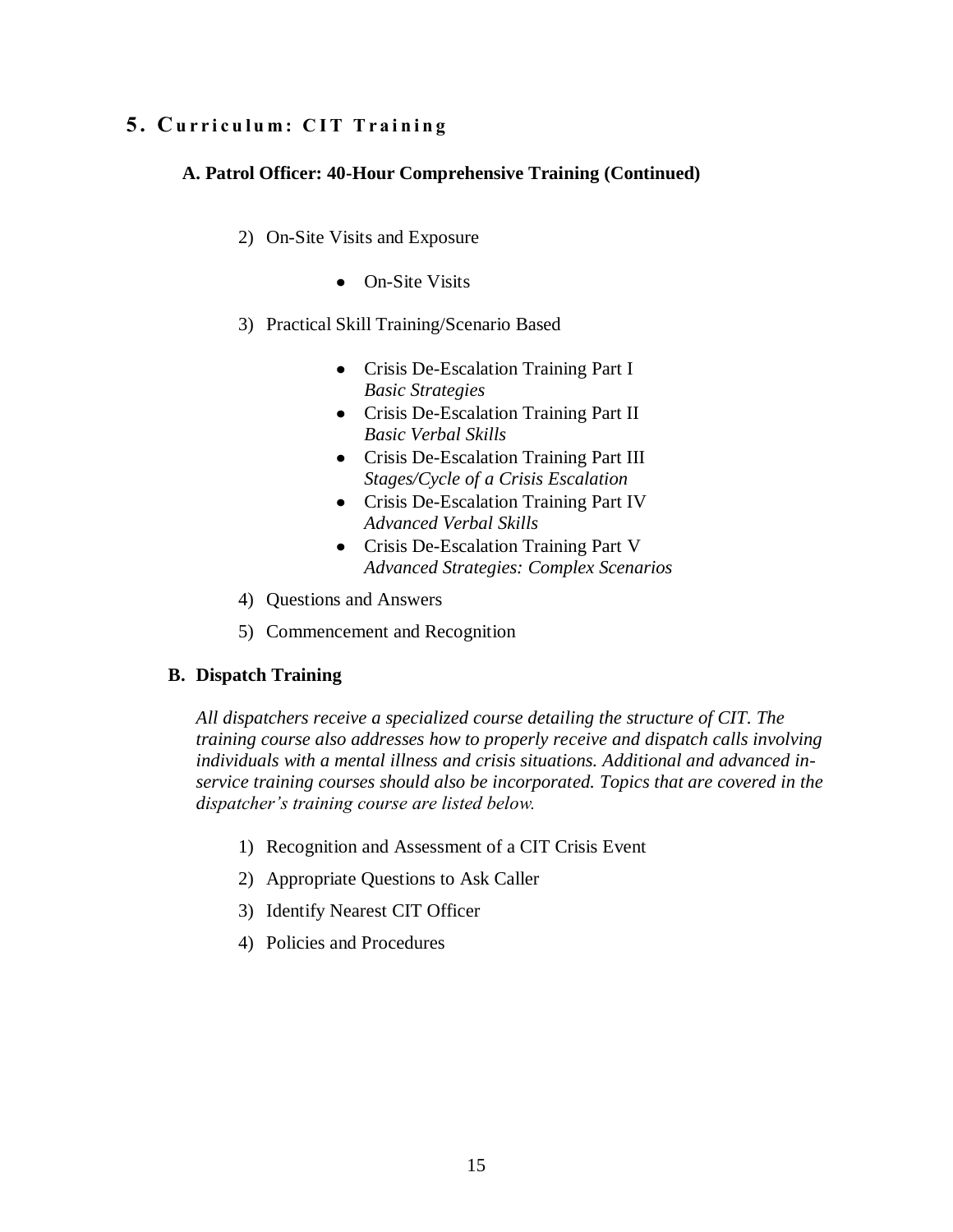### **6. Mental Health Receiving Facility: Emergency Services**

*A designated Emergency Mental Health Receiving Facility is a critical aspect of the CIT Model. It provides a source of emergency entry for consumers into the mental health system. To ensure CIT's success, the Emergency Mental Health Receiving Facility must provide CIT Officers with minimal turnaround time and be comparable to the criminal justice system. The facility should accept all referrals regardless of diagnosis or financial status. Additionally, the facility will need access to a wide range of emergency health care services and disposition options, as well as, alcohol and drug emergency services. Finally, the Emergency Mental Health Receiving Facility is part of the operational component of the CIT Model that provides feedback and engages in problem solving with the other community partners, such as Law Enforcement and Advocacy Communities.*

#### A. **Specialized Mental Health Emergency Care**

- 1) Single Source of Entry (or well-coordinated multiple sources)
- 2) On Demand Access: Twenty-Four Hours/Seven Days A Week Availability
- 3) No Clinical Barriers to Care
- 4) Minimal Law Enforcement Turnaround Time
- 5) Access to Wide Range of Disposition Options
- 6) Community Interface (Feedback and Problem Solving Capacity)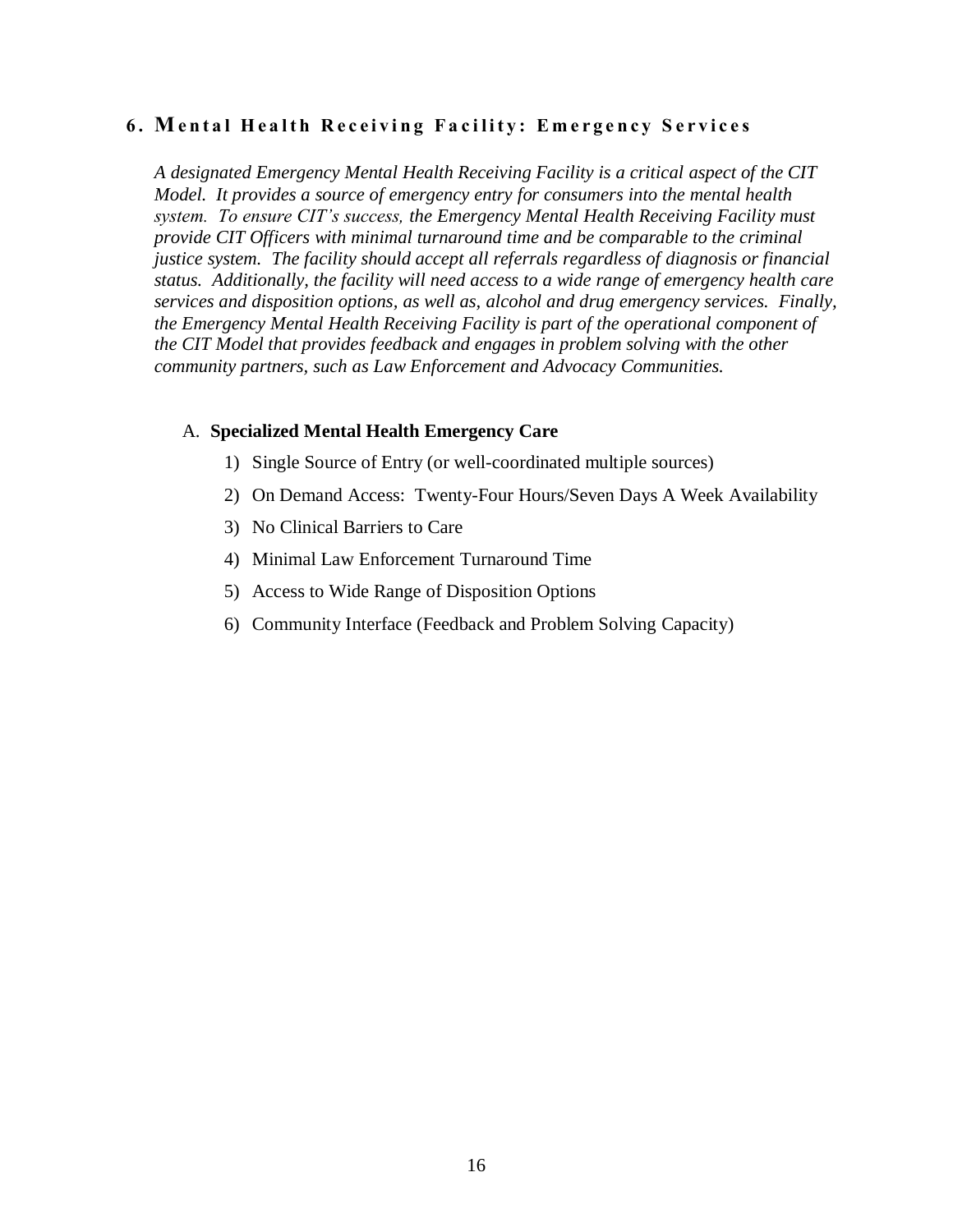#### **7. Ev a l u a t i o n a n d R e s e a r c h**

*Evaluation and research can help measure the impact, continuous outcomes, and efficiency of a community's CIT program. More specifically, it may help to identify whether the program is achieving its objectives and should be an ongoing part of CIT. Outcome research has shown CIT to be effective in developing positive perceptions and increased confidence among police officers; providing very efficient crisis response times; increasing jail diversion among those with a mental illness; improving the likelihood of treatment continuity with community-based providers; and impacting psychiatric symptomatology for those suffering from a serious mental illness, as well as substance abuse disorders. This was all accomplished while significantly decreasing police officer injury rates. The following components are being studied within CIT, some currently and others in the planning stages of evaluation.* 

#### **A. Research and Evaluation Issues**

- 1) Development of Community Consensus
- 2) Improved Law Enforcement Perception of Individuals with Mental Illness
- 3) Increased Confidence in Interacting with Individuals with Mental Illness
- 4) Decreased Crisis Response Times
- 5) Decreased Law Enforcement Injury Rates
- 6) Decreased Citizen Injury Rates
- 7) Improved Health Care Referrals
- 8) Decreased Arrest Rates
- 9) Jail Diversion Impact
- 10) Increased Treatment Continuity
- 11) Improved Treatment Outcomes
- 12) Decreased Psychiatric Symptomatology
- 13) Impact on Recidivism Rate
- 14) Improved Community Perception of Law Enforcement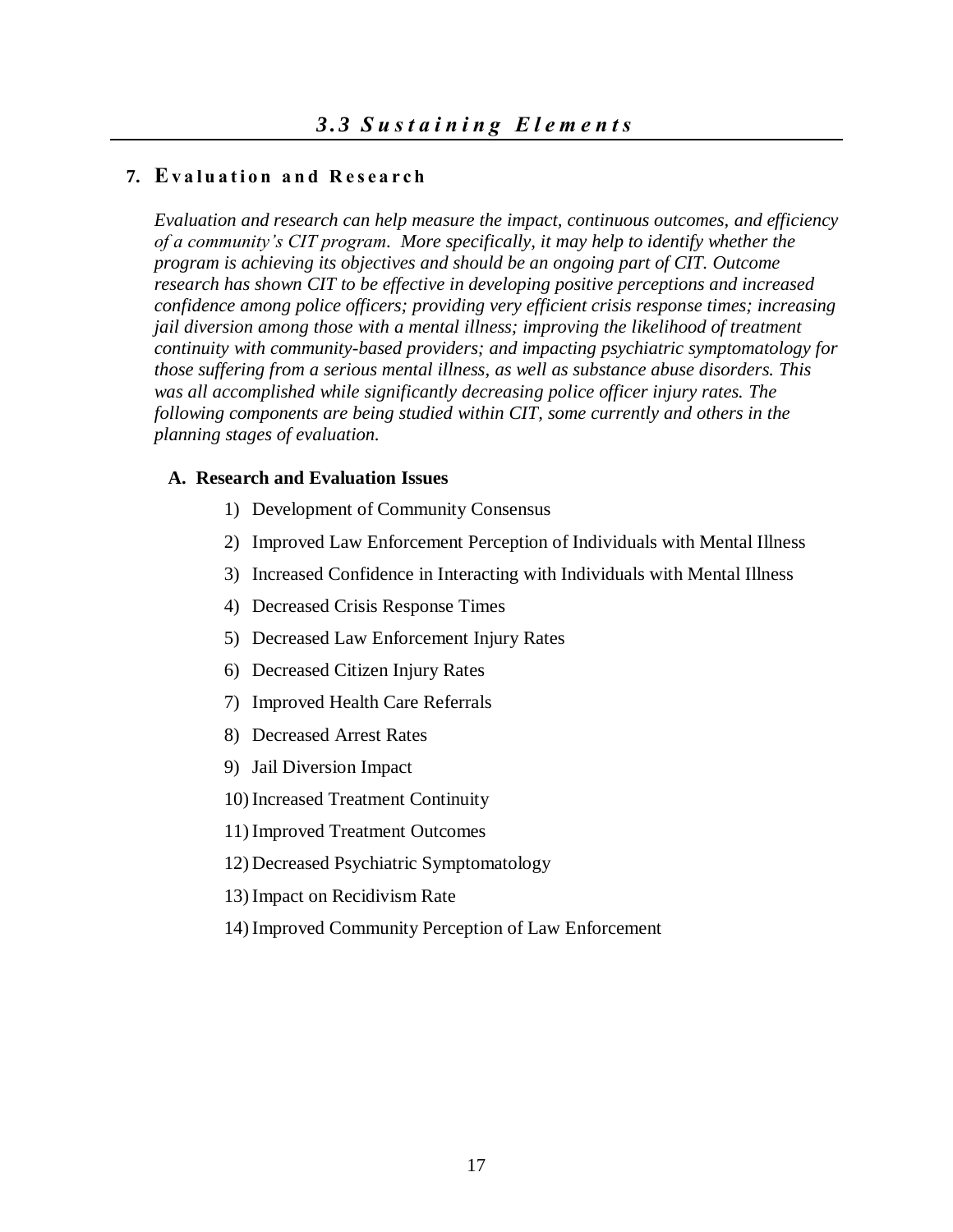# **8. I n - S e r v i c e T r a i n i n g**

*In-service training provides CIT Officers with additional knowledge and skills. In-service trainings should be offered regularly for current CIT Officers who have completed the 40- Hour Comprehensive Crisis De-Escalation Training course. The following is a list of several topics that have been used in previous In-service trainings:* 

#### **A. Extended and Advanced Training**

- 1) Extended/Advanced Suicide Crisis Intervention Training
- 2) Advanced Developmental Disabilities
- 3) New Developments in Psychiatric Medications
- 4) Advanced Verbal Skill Training (*Crisis Hotline)*
- 5) Advanced Scenario Training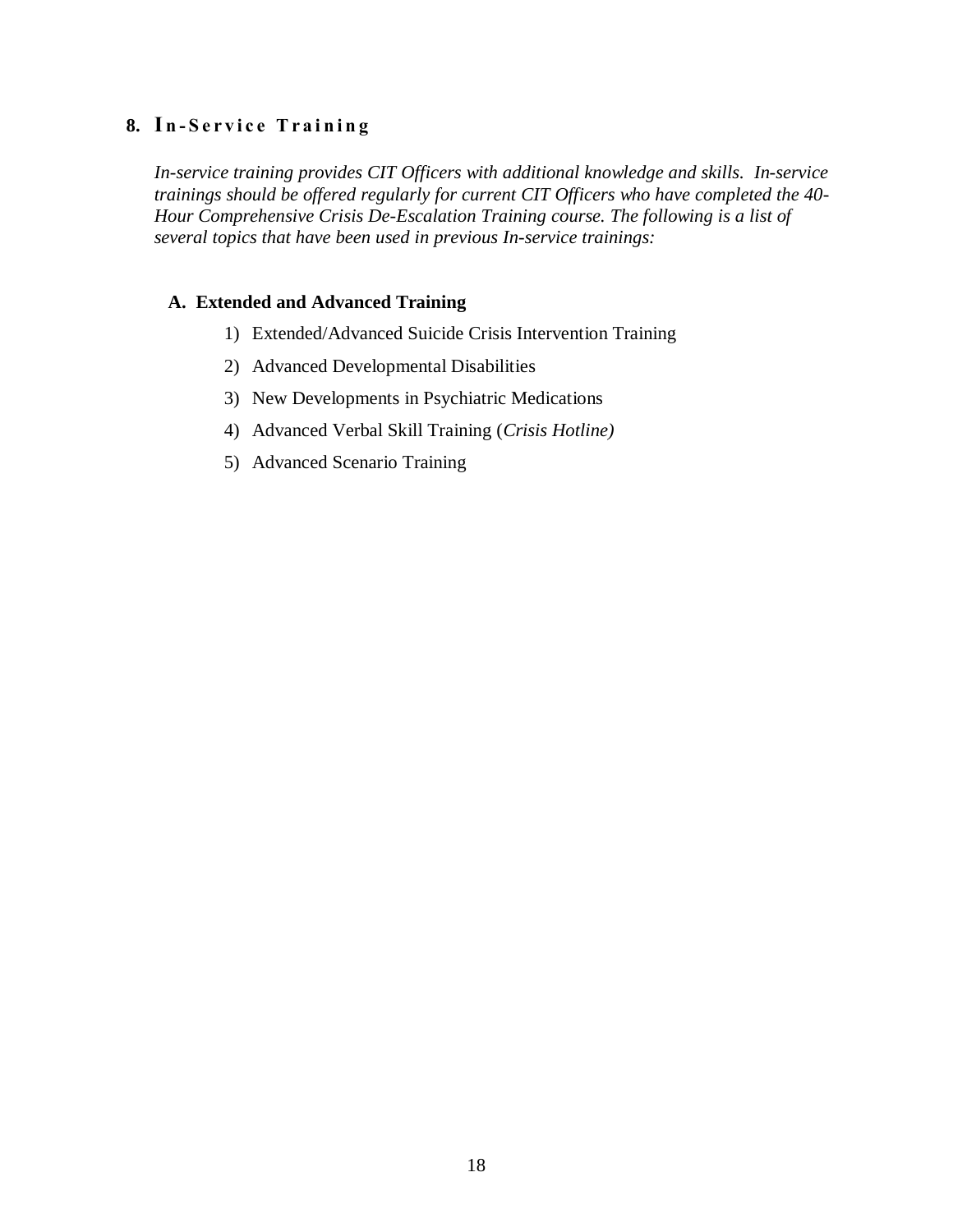## **9. Recognition and Honors**

*Recognizing and honoring CIT Officers provides a sense of accomplishment and ownership toward the program. It also gives officers an incentive to continue in their line of work. Recognition and honors can be awarded through local media, newsletters, program websites, or annual banquets. Such honors should be given to CIT Officers who have served the community in crisis situations with exceptional care and compassion, while ensuring the safety of themselves and others.*

### **A. Examples**

- 1) Awards *Departmental commendation for successfully de-escalating a crisis event*
- 2) Certificate of Recognition *During monthly advocacy meetings, CIT Officers may be introduced to the community and given a Certificate of Recognition.*
- 3) Annual Banquet

*CIT Officers may be recognized and honored at an Annual CIT Banquet. The following are examples of the awards that can be given:*

- CIT Officer of the Year
- Precinct CIT Officer of the Year
- Five- or Ten-Year CIT Service Awards
- New CIT Officer of the Year
- Certificate of Appreciation/Recognition *For Individuals within the Mental Health Community For Individuals within the Advocacy Community For Other Individuals within the Community*